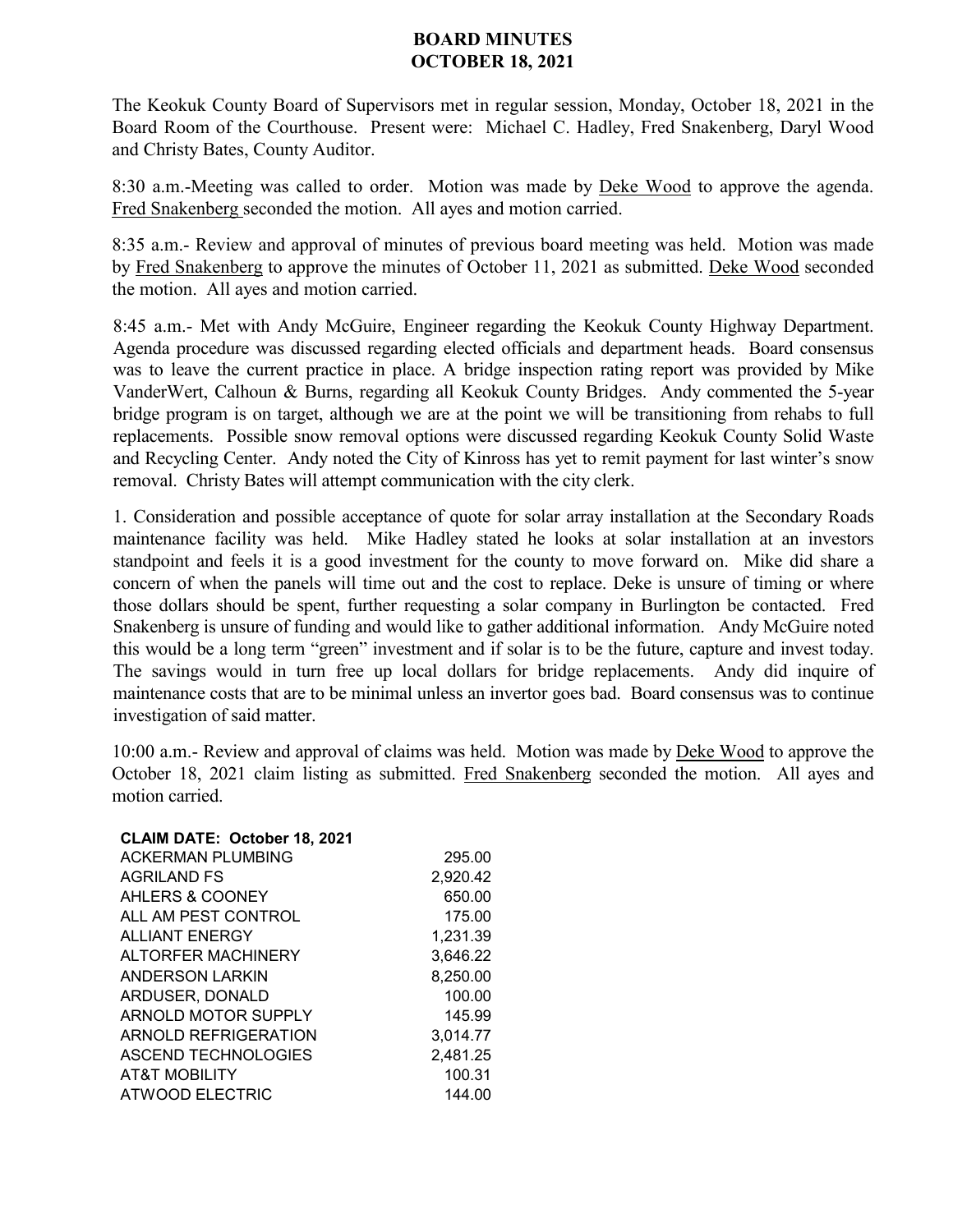| <b>BAILEY OFFICE</b>              | 1,422.44  |
|-----------------------------------|-----------|
| <b>BAIN ELECTRIC</b>              | 5,287.90  |
| <b>BAIN, JARID</b>                | 166.49    |
| <b>BANLEACO</b>                   | 436.45    |
| <b>BARRON MOTOR</b>               | 155.06    |
| <b>BOND, RICHARD</b>              | 26.06     |
| <b>BOND, STRATTON</b>             | 383.04    |
| <b>BROTHERS MARKET</b>            | 2,704.07  |
| C J COOPER & ASSOC                | 35.00     |
| CENTRAL IA DETENTION              | 787.50    |
| COBB OIL CO                       |           |
|                                   | 2,858.19  |
| COMBUSTION CONTROL CO             | 1,413.25  |
| <b>DOUDS STONE</b>                | 30,710.93 |
| ELLIOTT BULK SERV                 | 2,450.23  |
| <b>ENVIRONMENTAL EDGE</b>         | 1,200.00  |
| <b>FARM &amp; HOME PUB</b>        | 500.00    |
| <b>FARMERS COOP ASSOC</b>         | 2,205.00  |
| FIFTH DIST AUDITOR ASSOC          | 15.00     |
| FREDRICKSON, SAM                  | 500.00    |
| <b>GENTRY, HOYT</b>               | 412.50    |
| GOLDMAN, DAVE                     | 1,800.47  |
| <b>GOLDMAN, DAWN</b>              | 147.28    |
| H & L MACK TRUCK SALES            | 248.02    |
| H & M FARM & HOME                 | 1,489.56  |
| <b>HICKENBOTTOM</b>               | 886.59    |
| <b>HOLIDAY INN DES MOINES</b>     | 244.16    |
| <b>AIRPORT</b>                    |           |
| IA PUPIL TRANSPORTATION           | 110.00    |
| <b>ASSOC</b>                      |           |
| IA DEPT OF REVENUE                | 1,068.00  |
| IA DEPT OF TRANSPORTATION         | 327.04    |
| <b>IA SECRETARY OF STATE</b>      | 60.00     |
| <b>ISAC</b>                       | 150.00    |
| <b>ITSAVVY</b>                    |           |
|                                   | 234.00    |
| <b>JACKSON'S HEAVY EQUIP TRNG</b> | 9,375.00  |
| <b>JIM ELWOOD IMP</b>             | 551.05    |
| KEOKUK CO HEALTH CTR              | 67.72     |
| KEOKUK CO HWY DEPT                | 109.54    |
| KITZMAN, DEREK                    | 130.00    |
| LISCO/LTDS                        | 463.89    |
| <b>MAHASKA CO AUDITOR</b>         | 3,274.78  |
| <b>MAHASKA CO ENVIRON</b>         | 3,750.00  |
| <b>MID-AMERICA PUB CO</b>         | 79.80     |
| <b>MIDWEST ALARM SERV</b>         | 367.56    |
| MULTI-COUNTY OIL CO               | 4,147.80  |
| <b>NEWMAN SIGNS</b>               | 7,149.21  |
| NORRIS ASPHALT PAVING             | 641.70    |
| NO ENGLISH TELEPHONE              | 899.38    |
|                                   |           |
| NYHART CO                         | 1,125.00  |
| OAK VALLEY SERV                   | 1,246.00  |
| PHELPS AUTO SUPPLY                | 919.64    |
| POMP'S TIRE SERVICE               | 2,479.14  |
| PROWLER MFG                       | 3,282.00  |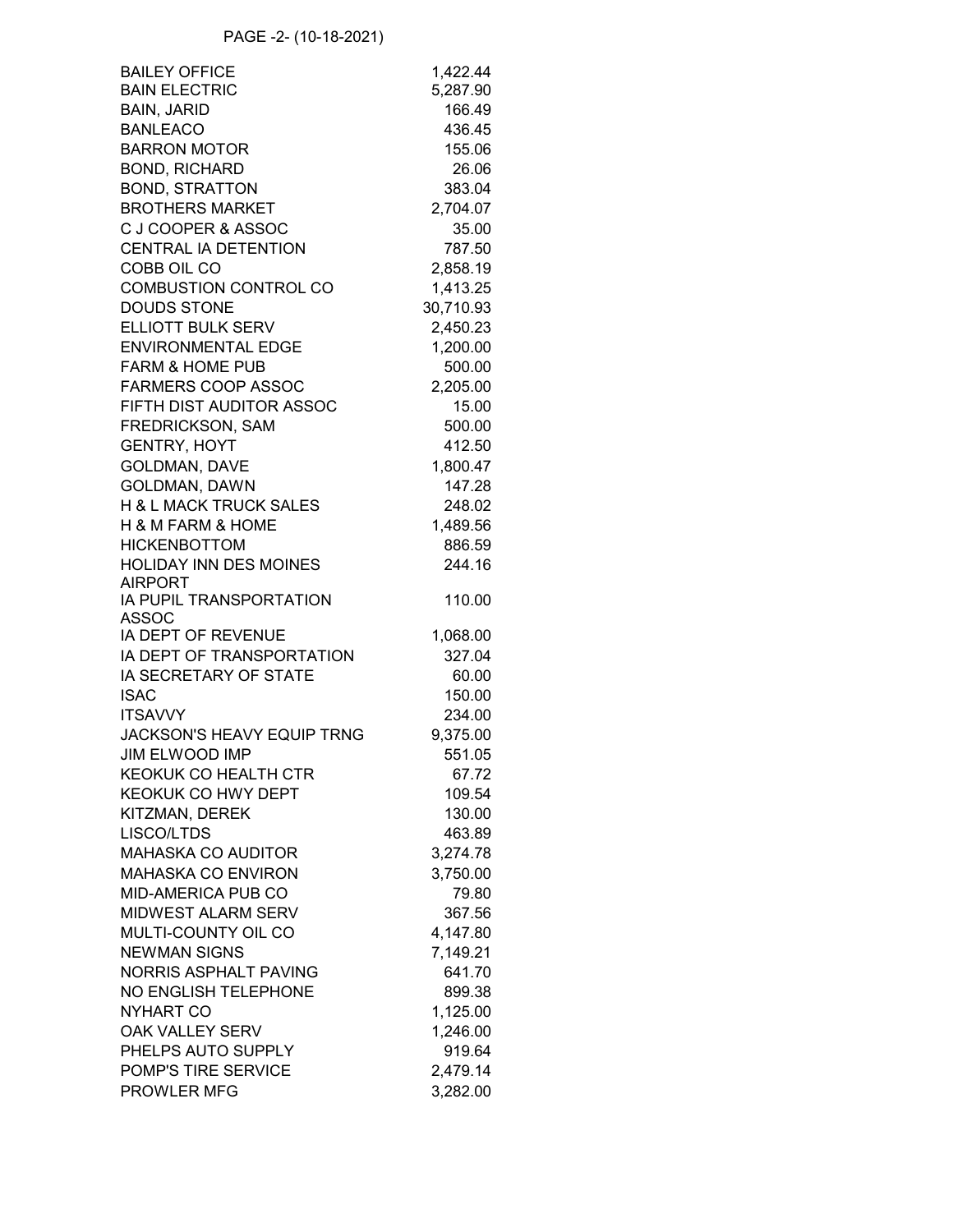| <b>QUILL LLC</b>                    | 759.81    |
|-------------------------------------|-----------|
| QUINN, CHERYL                       | 100.00    |
| RADIO COMM CO                       | 2,836.00  |
| <b>READ ELECTRIC</b>                | 1,552.45  |
| <b>REIGHARD, CURTIS</b>             | 19.24     |
| <b>RIVER PRODUCTS CO</b>            | 35,160.88 |
| <b>SIGOURNEY LUMBER</b>             | 908.20    |
| <b>SIGOURNEY TV &amp; APPLIANCE</b> | 194.00    |
| SIGOURNEY, CITY OF                  | 707.72    |
| SINCLAIR TRACTOR                    | 2,219.44  |
| SMITH, LARRY                        | 350.26    |
| STAATS, JIM                         | 950.00    |
| <b>STATE HYGENIC LAB</b>            | 68.00     |
| <b>STOREY KENWORTHY</b>             | 100.25    |
| <b>STROBELS</b>                     | 73.50     |
| <b>TIPREC</b>                       | 1,840.10  |
| TEN POINT CONST CO                  | 6,102.49  |
| <b>THOMSON REUTERS-WEST</b>         | 241.11    |
| TREAS STATE OF IA                   | 652.00    |
| <b>TRUCK CENTER</b>                 | 271.25    |
| ULIN, BRIAN                         | 16.57     |
| UNIV OF IA HEALTH CARE              | 164.00    |
| <b>US CELLULAR</b>                  | 317.55    |
| <b>VERIZON WIRELESS</b>             | 636.84    |
| <b>VISA</b>                         | 4,708.21  |
| <b>WAGLER MOTOR</b>                 | 889.39    |
| <b>WAPELLO RURAL WATER</b>          | 478.79    |
| <b>WASTE MANAGEMENT</b>             | 651.12    |
| <b>WEX BANK</b>                     | 152.41    |
| WHITE CAP L.P.                      | 28.36     |
| WHITEHURST, JERRY                   | 23.23     |
| <b>WINDSTREAM</b>                   | 838.08    |
| WINDSTREAM LAKEDALE INC             | 1,337.01  |
| WU, WEIJING                         | 157.50    |
| <b>ZIP'S AW DIRECT</b>              | 277.98    |
|                                     |           |

**TOTAL \$189,431.53**

10:05 a.m.-Acknowledgement of Personnel Report regarding resignation of employment for Destiney Adams, Public Health. Motion was made by Fred Snakenberg to acknowledge Personnel Report with resignation date of September 30, 2021 as submitted. Deke Wood seconded the motion. All ayes and motion carried.

10:10 a.m.-Review and approval of quarterly report of fees collected by the County Auditor and Sheriff and monthly report of fees collected by the County Recorder and Clerk of Court was held. Motion was made by Deke Wood to approve said reports as submitted and to authorize the Chairman of the Board of Supervisors' to sign on behalf of Keokuk County. Fred Snakenberg seconded the motion. All ayes and motion carried.